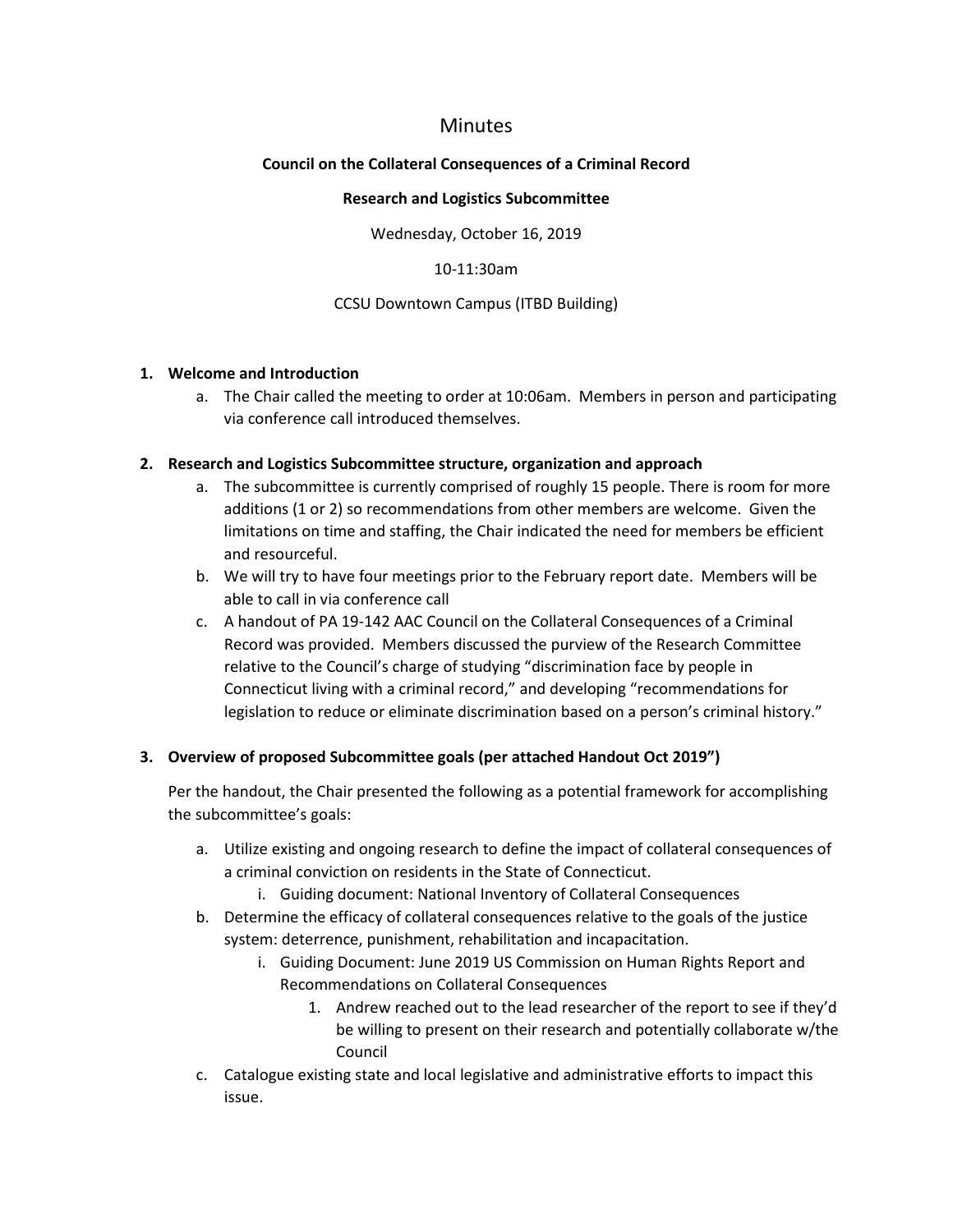- i. Many state organizations (like the Sentencing Commission) have already developed resources studying and proposing possible solutions. These should be catalogued for review, and possible consideration within our recommendations.
- d. Work with the Housing and Employment Subcommittees to provide a collaborative system of defining relative scopes and goals, as well as reporting back to the full Council.
	- i. At this point, unless asked otherwise, we will not address research relating to Housing and Employment. Per the NICC document, there are over 500 statutorily based Collateral Consequences outlined by Connecticut State Law. This does not include consequences determined by municipal/ local governments. Housing and Employment are determined to be the most substantial categories of Collateral Consequences. Our role is to determine what significant CCs are left out of the conversation.

**Next steps:** Mr. Clark will present on a proposed scope and framework for the Research Committee to be considered for consensus at the next meeting.

### **4. Discussion**

a. *NICC database:* Mr. Patrick great presented on an excel spreadsheet he developed utilizing the NICC database that outlines and categorizes the 559 collateral consequences in CT. Some of the things he noted about the CCs were that many of the consequences provided by NICCC were unduplicated, meaning that 559 is an underestimate. Durations of the CCs can vary (5-6 years, end of the parole period, indefinite). It would be valuable to research how and why these durations were established. Is there any uniformity among similar states? It would be a good idea to compare and contrast states with a similar government and population (e.g. Vermont, New Hampshire, Massachusetts). Mr. LaPenna mentioned that he and a researcher have been exploring Ohio's work on collateral consequences.

**Next steps**: Mr. Patrick will present on an updated document at the next meeting. Mr. LaPenna will present on the work in Ohio.

- b. *US Commission on Human Rights report*: Per one of the report's recommendations, the members discussed:
	- i. Expungement as a consideration for address collateral consequences.

**Next steps:** Ms. Corbett and Ms. Diaz will present on this topic next meeting.

ii. Voting rights as a specific and unique form of collateral consequence that should be considered.

**Next steps:** Ms. Russell will present on this next meeting.

iii. The role of collateral consequences per the goal of the justice system – ie. Punishment/retribution vs. rehabilitation/restorative justice.

**Next steps:** This will be an agenda item at the next meeting.